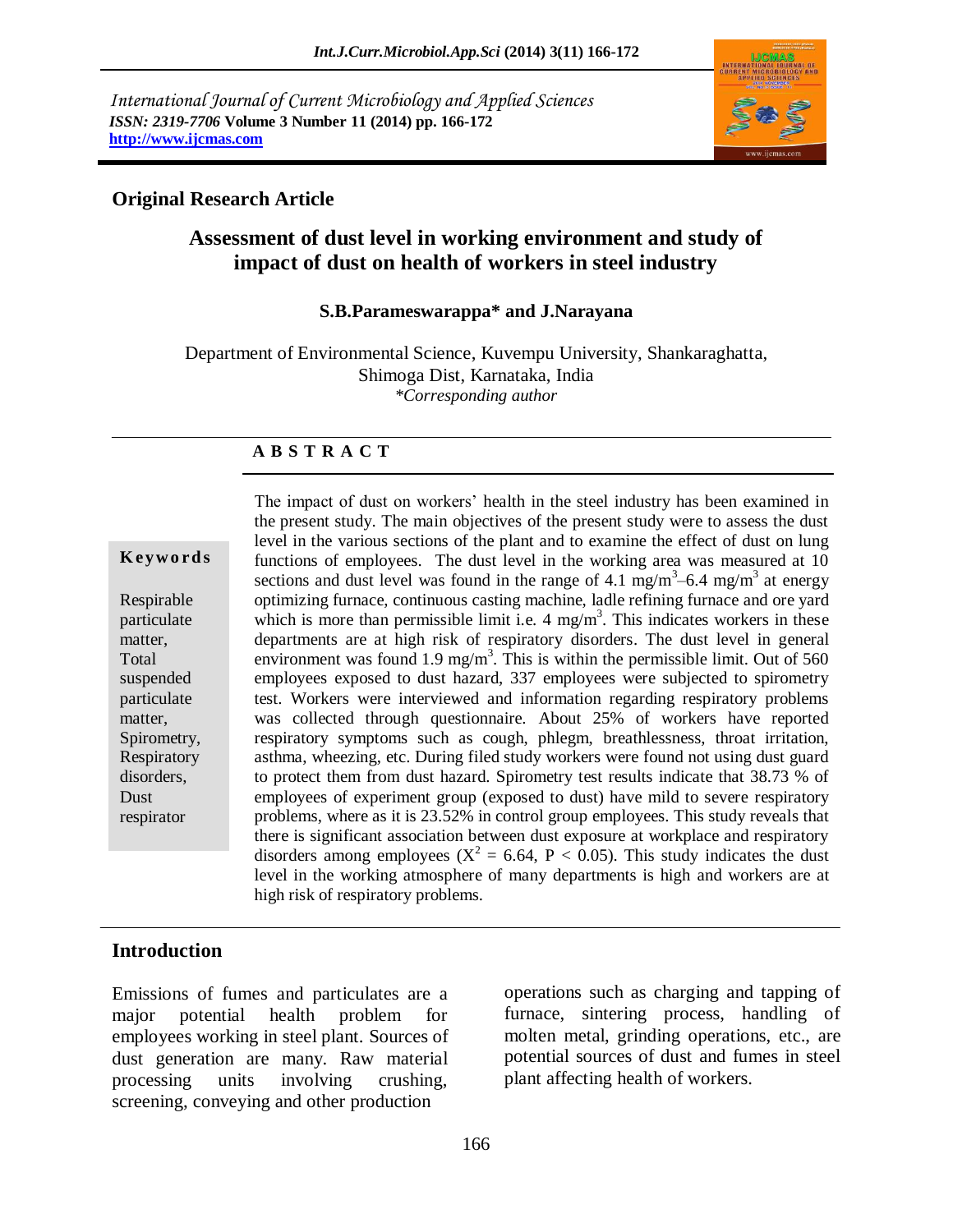There is evidence that exposure to irritant dust and fumes may make steel workers more susceptible to reversible narrowing of air ways (Asthma) which overtime may become permanent (Johnson *et al.,* 1985). Exposure to silica with resultant silicosis is quite common among workers in such jobs as furnace lining, ladle bricks breaking, etc. Asbestos once used extensively for thermal and noise insulation in steel plant can cause respiratory disorders. A recent cross sectional study found pleural pathology in 20 out 900 steel workers (2%) much of which was diagnosed as restrictive lung disease characteristic of asbestosis (Kronenberg *et al.,* 1991).

Emissions generated in steel making may contain heavy metals (lead, chromium, nickel and manganese) in the form of fumes and particulates and these vaporized metals may cause "metal fume fever" which is characterized by fever, chills, nausea, respiratory difficulties and fatigue (ILO report).

In steel plant, the raw materials (iron ore, coal, lime stone, coke) processing activities such as crushing, screening, conveying, etc., are being carried out extensively. Research study shows that inhalation of iron compounds causes siderosis (WR Parks 1994). There are epidemiological and experimental indications that workers are exposed to coal dust have high risk of black pneumoconiosis (Black lung).

Dust consists of tiny solid particles carried by air currents. A wide range of particle size is produced during various processes in steel industry. Particles that are too large to remain air borne settle while others remain in the air indefinitely. Total dust includes all air borne particles regardless of their size and composition. Respirable dust refers to

those dust particles that are small enough (less than 10  $\mu$ ) to penetrate the nose and upper respiratory system and deep into the lungs.

The present study, which was carried out in an integrated steel plant in south India is an attempt to study dust problems and their effect on lung functions among steel workers. The main objectives of this study as follows:

- a. To assess dust level in the working atmosphere in various sections of manufacturing units and in general environment and to know whether dust level is exceeds the permissible exposure limit.
- b. To study the impact of dust inhalation on lung functions of employees exposed to dust hazard.
- c. To recommend control measures to combat dust hazard in the steel industry.

# **Materials and Methods**

## **Study design: case control study**

**Walk through survey:** A walk through survey was carried out in the plant to understand the process and main source of dust emissions. Thereafter monitoring locations were identified. Air monitoring was carried out during plant in full operation condition. Samples were collected from each working area.

A self-designed questionnaire was given to workers and collected information such as age, weight, smoking habits, drinking habits, the amount of work exposure and the diseases they are suffering from, etc. Around 337 workers were personally interviewed from different sections of an industry like blast furnace, energy optimizing furnace,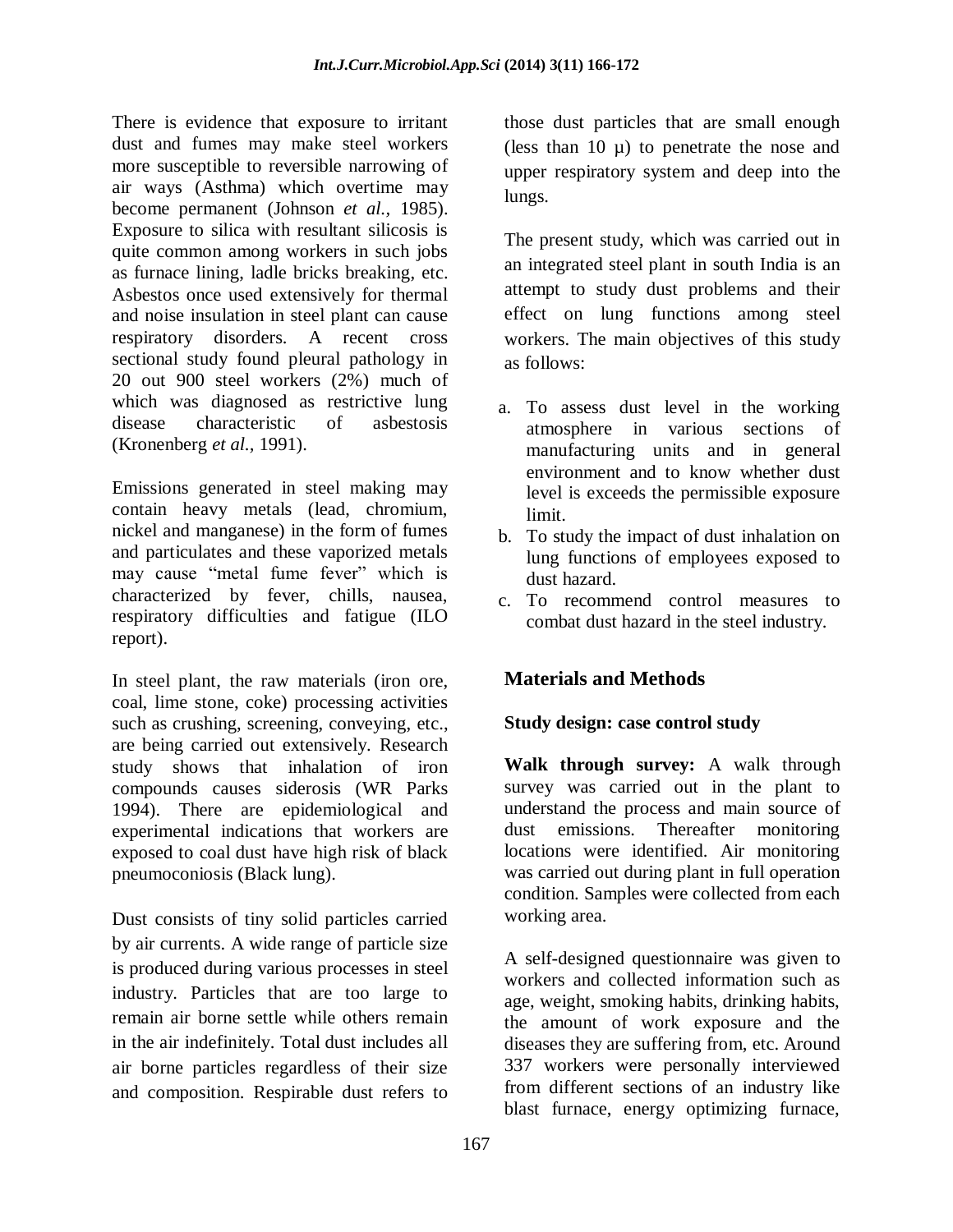continuous casting machine, ladle refining furnace, power plant, ore yard and from administration group.

The information regarding respiratory symptoms suffered by employees such as cough, phlegm, wheezing, breathlessness, throat irritation, running nose, and asthma were collected through questionnaire and interview.

### **Age composition of workers participated in the study**

Table 1 shows the age composition of the subjects participated in the study. Among 337 workers participated in the study 46 were contract employees and 8 were women employees. Out of 337 participants 235 employees were working in manufacturing units exposed to dust and 102 employees were selected from administration, stores, finance, medical, etc., as control group who visit manufacturing sections intermittently. The participants are from all age group, but the maximum number of workers was in the age group of 41–50 years i.e. 59.94%.

### **Measurement of dust level in working environment**

The sections covered for monitoring dust were blast furnace, energy optimizing furnace, continuous casting machine, ladle refining furnace, ore yard, power plant (production units) and administration section. The administration section was included as a reference control area, since it is located away from other production units but situated within the factory premises.

The total suspended particulate matter (TSPM) and respirable particulate matter (RPM) were evaluated by using dust sampling equipments Envirotech APM -400 DL and Envirotech APM-550. The sampling was done for 24 hours from 6:00 AM to

6:00 AM of next day. The sample instrument was placed at breathing level. Multi pore filter was used with a pore size of 0.8µm and pre weight was recorded. At the end of sampling, filter paper was taken out and weighed. Final calculations were made.

**Spirometry test**: To know the impact of dust inhalation on function of lungs, spirometry test was conducted for employees exposed to dust. Spirometry is a powerful tool that can be used to detect the problems in the lung functions. Spirometry measures the rate at which the lung changes volume during forced breathing manoeuvres.

Spirometry measurements were made by using a portable computerized spirometer (makeBPL-ARPEMIN – PC based) designed for pulmonary function measurements. The device measures actual respiratory flow in addition to predicted values according to age, sex, height, weight as follows:-

- Forced vital capacity (FVC %)
- Forced expiratory volume at the first second (FEVI %)
- Forced expiratory ratio (FEVI/FVC %)
- Forced expiratory flow during 25–75% of FVC (FEF 25–75%)

Based on above results, the respiratory disorders were classified as mild, moderate, severe restrictive/obstructive.

**Statistical analysis**: Data from completed questionnaire and field results were entered in Microsoft excel spread sheets and analyzed with the help of MINITAB statistical software package. Mean of values was determined and Chi square test was done for statistical analysis. Frequency distribution tables and percentage were used to summarize study data in tabular formats.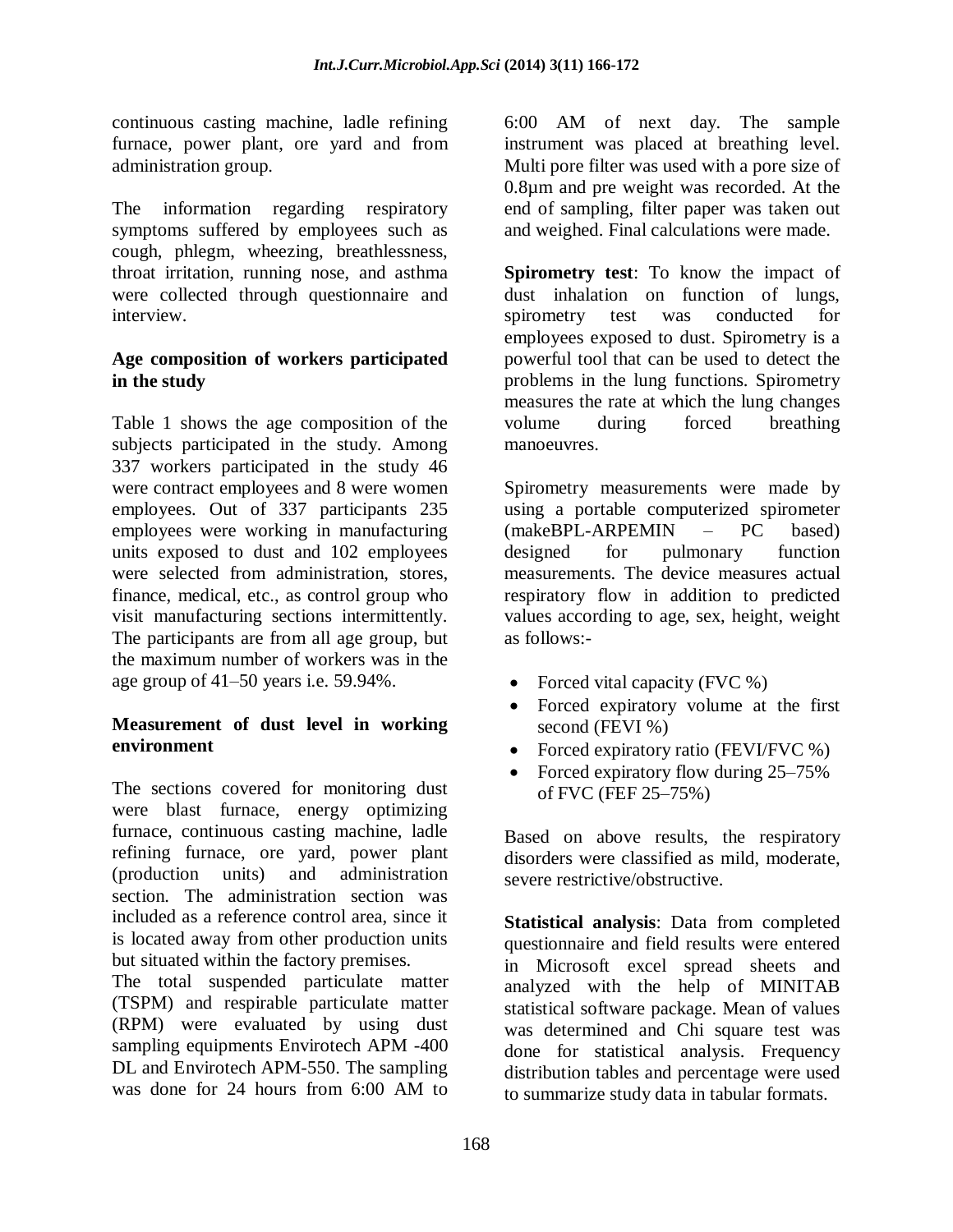## **Results and Discussion**

**Particulate Monitoring:** Total suspended particulate matter (SPM) and respirable particulate matter (RPM) were evaluated by using dust sampling equipment envirotech APM-400 DL and envirotech APM-550. The results are given below:

The distribution of mean suspended particulate matter and respirable particulate concentration in the working atmosphere of various areas are given in Table 1. The average SPM in the air at some work places such as MBF-3, MBF-2, RMS-1, VD boiler and power plant was found in the range of 1.9 mg/m<sup>3</sup> $-3.6$  mg/m<sup>3</sup>. This is within the permissible limit  $(4 \text{ mg/m}^3)$  prescribed by central pollution control board (CPCB). Whereas the dust level was found in the range of 4.5 mg/m<sup>3</sup>-6.4 mg/m<sup>3</sup> at work places in various sections such as continuous casting machine, ladle refining furnace, energy optimizing furnace and ore yard.

The highest dust level i.e.  $6.4 \text{ mg/m}^3$  were found at Ladle refining furnace (LRF-1). It is found that the dust level in the above production units/sections was very high and exceeded the permissible dust level of 4  $mg/m<sup>3</sup>$ . This indicates that the workers are at high risk of respiratory and other health disorders. The dust concentration in general environment was found 1.9 mg/m<sup>3</sup> which are very minimal. These results are presented in graphical bar chart in Figure 1.

### **Spirometry test results**

To know the impact of dust on respiratory problems the employees exposed to dust were subjected to spirometry test and test

reports of pulmonary function were examined and results are tabulated and given in Table 2.

The results obtained from pulmonary function test were classified as normal, mild obstructive, mild restrictive, moderate and severe respiratory problems. These tests were done both for experimental group and control group. It can be seen that number of employees working in production units exposed to dust (experiment group) have respiratory problems more than the number of employees in control group who were exposed to dust hazard intermittently.

It is found from the above table that 38.73 % of employees of experiment group exposed to dust have mild to severe respiratory problems, where as it is 23.52% in control group employees  $(X^2 = 6.64, P < 0.05)$ . The results indicate that employees who were exposed to dust have high risk of respiratory diseases when compared to employees not exposed to dust continuously.

Even though dust concentration in working environment at Administration offices is less i.e. 1.9 mg/m<sup>3</sup>, the respiratory disorders were found in 23.52% of employees in control group. This may be due to sedentary jobs, obesity, Poor physical exercises and personal habits such as smoking, alcohol consumption, etc.

## **Respiratory symptoms**

The information collected from employees reveals that about 25% employees exposed to dust hazard were found to have respiratory problems such as cough (23.2%), phlegm (18.3%), wheezing (15.6%), breathlessness (13.2%), running nose (26.1%), throat irritation  $(22.2\%)$ , asthma  $(8.3\%)$ , etc. Among employees who were suffering from above respiratory symptoms, 80% of them were from production units.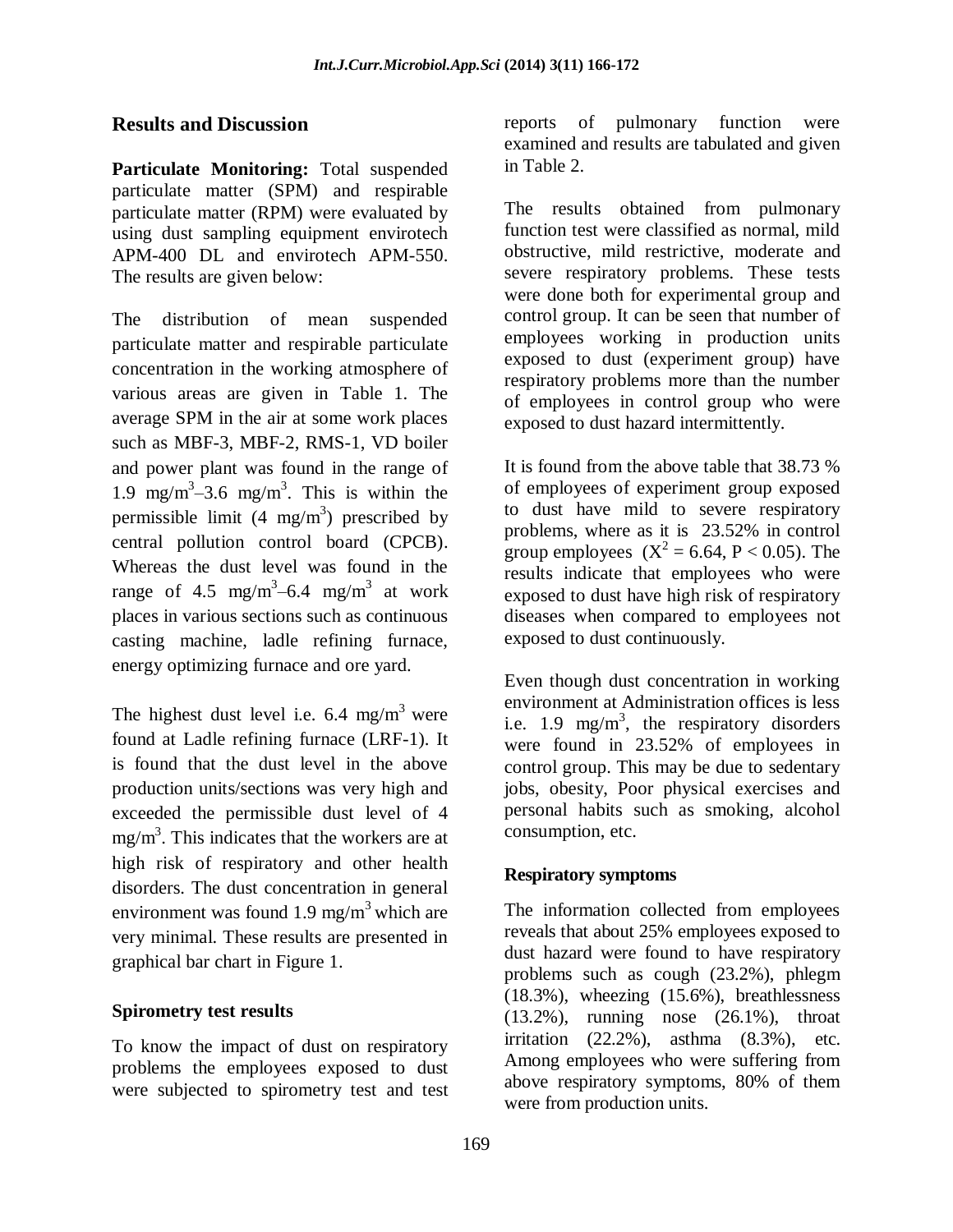| Sl.No. | <b>Section</b>   | SPM(mg/m <sup>3</sup> ) | RSPM(mg/m <sup>3</sup> ) | Proportion of RPM |  |  |
|--------|------------------|-------------------------|--------------------------|-------------------|--|--|
|        |                  | Avg.                    | Avg.                     | in TSPM $(\% )$   |  |  |
| 01     | $MBF-2$          | 2.8                     | 1.9                      | 67.85%            |  |  |
| 02     | MBF-3            | 1.9                     | 1.3                      | 68.42%            |  |  |
| 03     | $RMS-1$          | 3.6                     | 2.2.                     | 61.11%            |  |  |
| 04     | <b>EOF</b>       | 5.6                     | 3.7                      | 66.07%            |  |  |
| 05     | $LRF-1$          | 6.4                     | 3.8                      | 59.37 %           |  |  |
| 06     | $LRF-2$          | 6.1                     | 4.9                      | 80.32%            |  |  |
| 07     | <b>CCM</b>       | 4.5                     | 4.0                      | 88.88%            |  |  |
| 08     | Power plant      | 2.0                     | 1.1                      | 55.0 %            |  |  |
| 09     | <b>VD Boiler</b> | 2.5                     | 1.5                      | 60.0%             |  |  |
| 09     | Ore yard         | 4.5                     | 2.9                      | 64.44%            |  |  |
| 10     | General          | 1.9                     | 1.7                      | 89.47%            |  |  |
|        | environment      |                         |                          |                   |  |  |

**Table.1** Mean particulate concentration according to different sections



**Figure.2** Respiratory symptoms of employees exposed to dust

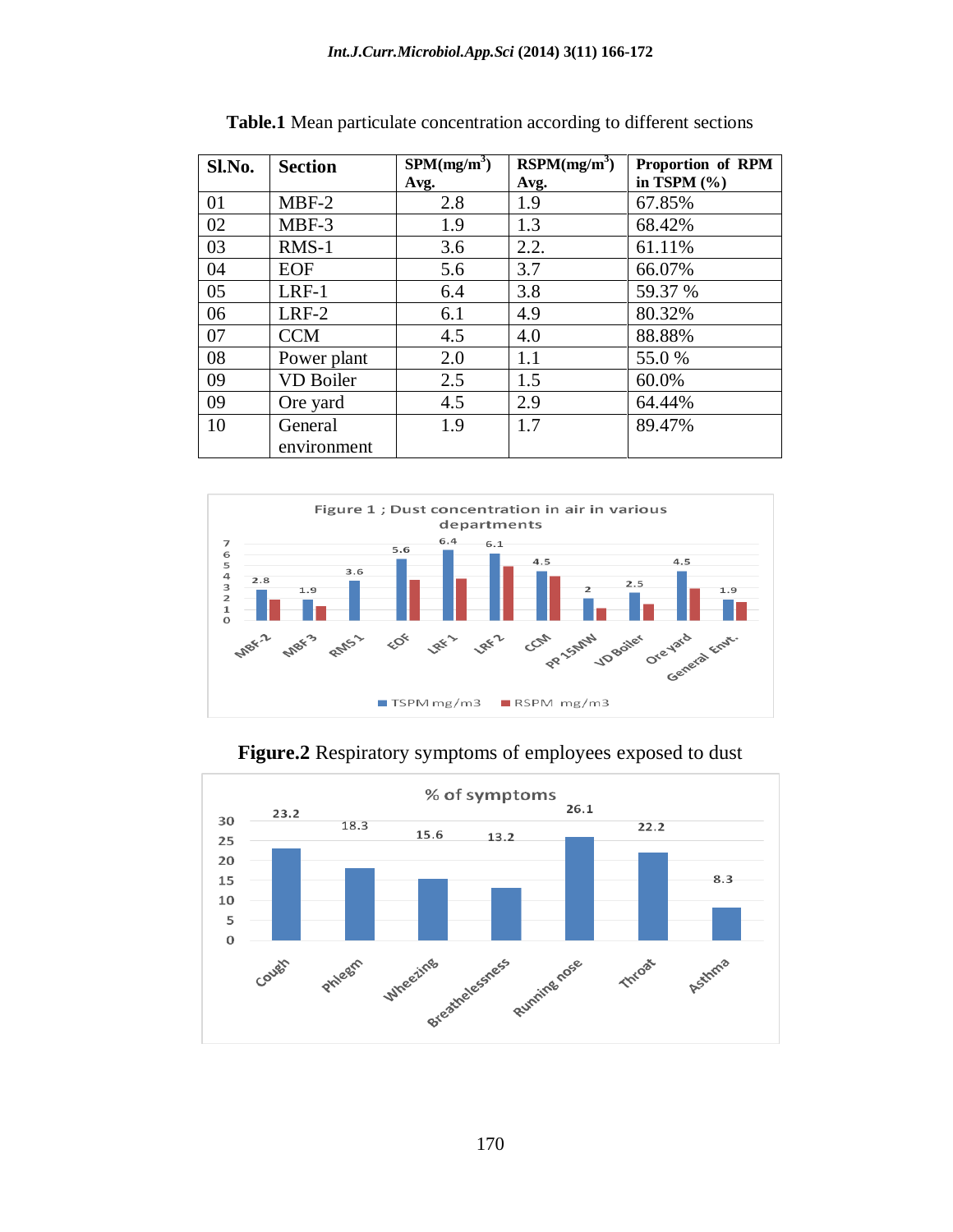|              | <b>Experiment group</b> |             |             |          | <b>Control group</b> |               |             |             |          |               |       |
|--------------|-------------------------|-------------|-------------|----------|----------------------|---------------|-------------|-------------|----------|---------------|-------|
| Age          | <b>Normal</b>           | <b>Mild</b> | <b>Mild</b> | Moderate | <b>Severe</b>        | <b>Normal</b> | <b>Mild</b> | <b>Mild</b> | Moderate | <b>Severe</b> | Total |
|              |                         | obst.       | rest.       | rest.    | Rest.                |               | obst.       | rest.       |          |               |       |
| $20 - 30$    | 16                      | 06          | 01          | 01       | $\theta$             | 08            | 02          | 01          | 00       | 00            | 33    |
| $31 - 40$    | 16                      | 02          | 10          | 02       | $\theta$             | 17            | 04          | 03          | 00       | 00            | 53    |
| $41 - 50$    | 99                      | 14          | 29          | 07       | 03                   | 34            | 05          | 05          | 02       | 00            | 202   |
| $51-60$      | 13                      | 03          | 09          | 03       | 01                   | 19            | 00          | 02          | 00       | 00            | 49    |
| <b>Total</b> | 144                     | 25          | 49          | 13       | 04                   | 78            | 11          | 11          | 02       | 00            | 337   |

**Table.2** Pulmonary function test results (PFT) (Age wise)

#### **Usage of PPE's**

Use of PPE's such as dust guards/respirator is very essential to prevent entry of dust into body. But it was found during field study that majority of workers were unaware of benefits of using PPE's. Only 25% of workers were found using dust respirator/guard at workplace. There was no strict enforcement of usage of personal protective equipment in general and use of dust respirator in particular. Therefore the risk of respiratory disorders is quite obvious.

### **Smoking and alcohol drinking habit**

During interview with employees, about 28% of workers admitted that they smoke cigarettes and biddies and about 38 % workers reported that they were habitual tobacco consumers. About 21% of workers were habit of chewing gutka and jardha. It was learnt that 33% of workers consume alcoholic drinks every day. It is well established that, the habits such as smoking, tobacco consumption will have adverse effect on health and will aggravate the respiratory and other health disorders. Hence there is a need to create awareness among employees regarding adverse effect of smoking and tobacco consumption and to educate employees on benefits of physical exercise and good life style.

The following conclusion and recommendations described for this study that includes, Dust in the working

atmosphere at many places like Energy optimizing furnace, ladle refining furnace 1&2, Continuous casting machine & ore handling area was found in the range of 4.5 mg/m3 to 6.4 mg/m3. This is more than permissible limit (4 mg/m3). Workers in these departments are exposed to high level of dust having risk of respiratory disorders. Excessive or long term exposure to harmful respirable dust may result in respiratory disease called pneumoconiosis. This disease is caused by buildup of dust particles in the lungs and the tissue reactions to their presence.

Pulmonary function test reports reveal that nearly 38% of employees working in production units are suffering from mild to moderate respiratory problems. Workers exposed to dust were found to have cough, throat irritation, wheezing, Breathlessness & other respiratory problems. This study indicate that there is a significant dust hazard at many work places in the plant.

Dust generation in iron & steel industry is inevitable, but the effective dust control measures would minimize workers' risk to dust. A properly designed bulk material handling with dust extraction system will definitely reduce dust generation, emission & dispersion. In addition to dust extraction & collection system, the wet dust suppression system greatly helps in minimizing dust dispersion in the working atmosphere. Isolation of workers from dust generation points by providing control rooms with fresh